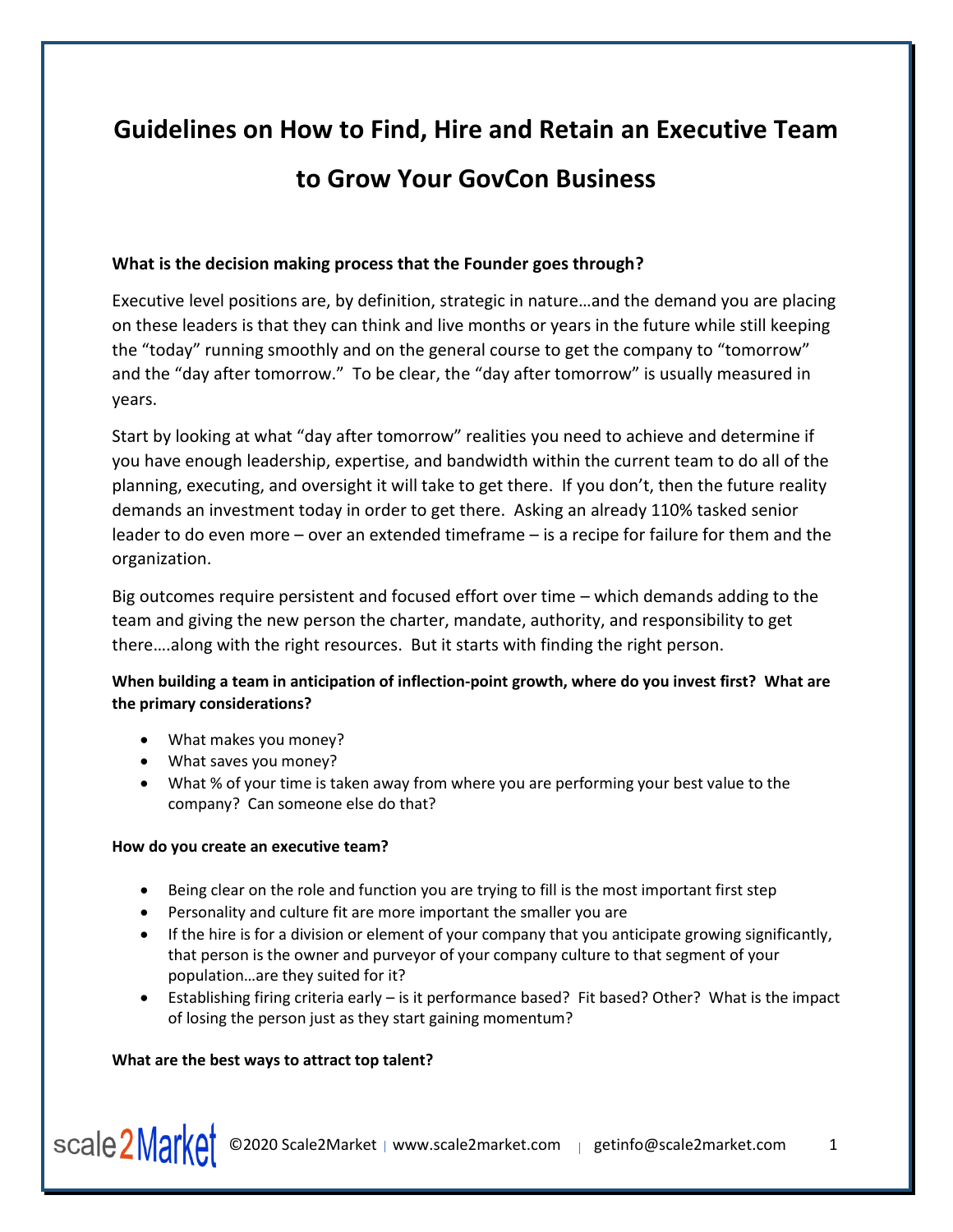- Social media presence that highlights not only your product/service, but also company culture
- Employee referral programs happy employees will refer like-minded people
- Have a story to tell and your "why". Employees want to be a part of something bigger where they can see how each person helps the company reach their goals. They want to see the bigger picture and how they are helping the company and the world with the product/services you offer.
- Grow your employees and promote from within
- Encourage employees to add company reviews on sites like Glassdoor, where many candidates look to learn about companies before they interview
- Offer perks even small perks can make a difference in employee morale

**Your company is hitting an inflection-point growth surge from small to other-than-small, the systems and processes in place may not scale sustainably. What kind of person do you look for to build an organization while simultaneously undergoing dramatic change?** 

- Hire domain experts who have operated at the post-growth level and know what "right" looks like and know how to "skate to the puck."
- Make sure they understand what "right" is in the context of your vision and corporate culture (it may be different from how they've done it in the past)
- The first strategic hire in any domain has to be able to both DO the job and BUILD the organization to DO the job at scale

# **What personal characteristics do you look for?**

Humor is the start (it defuses all of the irritants and frictions that undermine teamwork and exacerbate challenges when things get tough and is the glue that good teams are built on); followed by strategic vision, clarity of thought, emotional independence, and an irrational faith in our ability to succeed.

## **What is the biggest mistake in judgment CEO's make when hiring or promoting their first executive team member?**

Hiring based upon personality, not skills and experience

# **What are some best practices for interviewing/hiring virtually in today's new way of business?**

- Set expectations and be clear about the interview process and steps.
- Treat virtual interviews the same as in-person interviews. Ask the same questions, follow your formal interview process
- Make sure technology is working correctly before the interview (Zoom, Teams, WebEx, etc)
- Have technology in place to hire and on-board virtually.
- Host virtual job fairs and open houses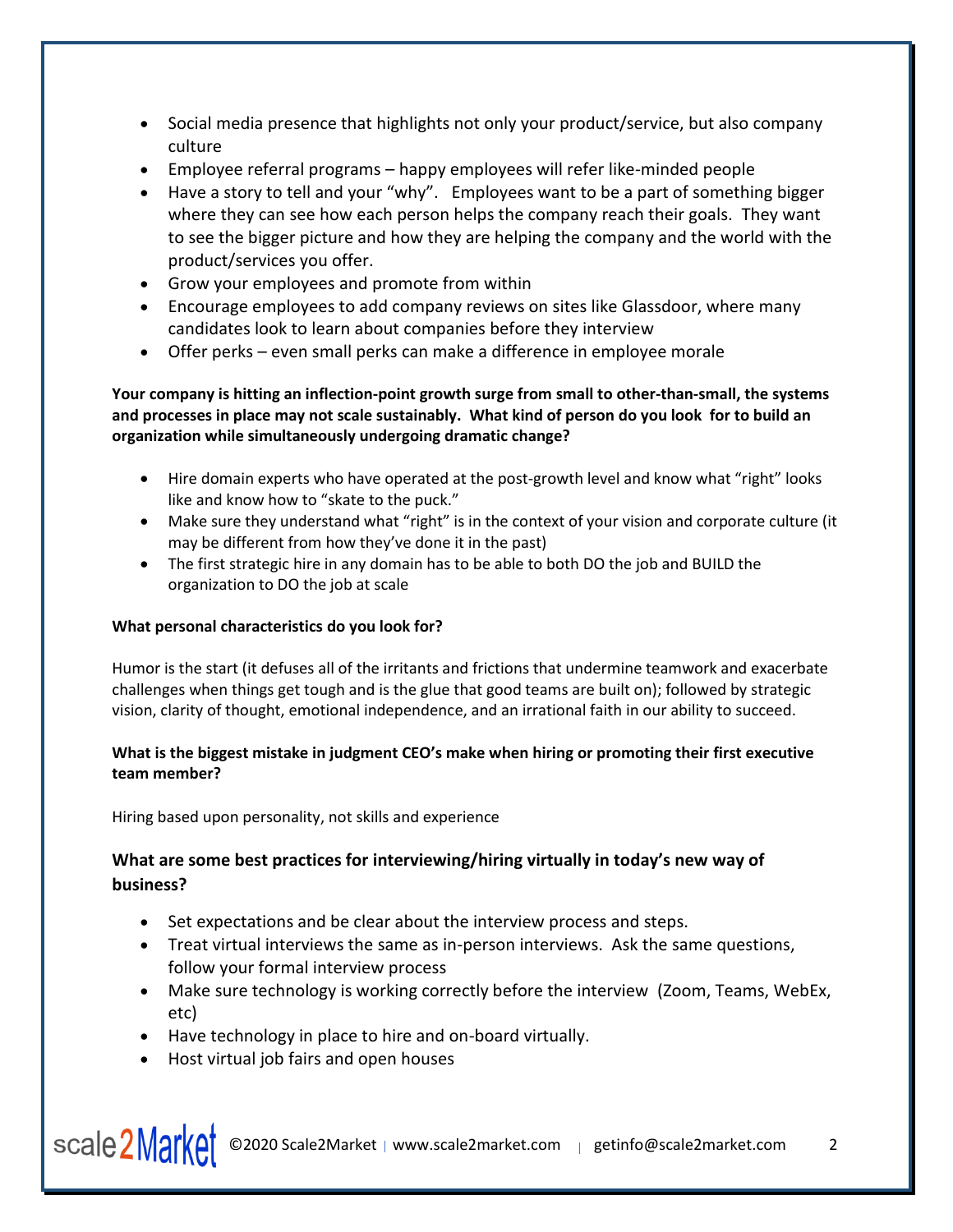#### **Do you have any executive interviewing tips to share?**

The "usual" questions about hardest jobs, biggest challenge overcome, etc. are SOMETIMES illuminous of the person and their abilities and capacity (but most people have good stock answers to those questions). Understand how people think and how they set priorities. A C-suite/senior executive isn't just "a hire" doing a job. They are supposed to become part of the company's DNA. That is a level of intimacy that "interview questions" just don't get to.

### **How has working virtually impacted your approaches to finding and retaining senior executives?**

The recent shift to working virtually has opened many doors for companies to branch out and hire candidates that they may never have been able to consider in the past. As virtual becomes our new reality and "norm", if a company embraces it – it allows them to look at talent all over the country or world and reach a much larger candidate pool if the person does not need to work in the office. We have many clients that have hired executive level candidates 100% virtually, who will work remotely permanently and have never met in-person. If you can embrace this, there is more opportunity than ever to hire the best person for the job, and not have location be a barrier.

#### **What additional skills and businesses processes are required for executives to manage remote teams?**

The ability to communicate to and motivate their teams to achieve goals and remain positive. Business processes include electronic approvals and monitoring employee productivity.

## **What are candidates most interested in right now? Job security, benefits, compensation or something else?**

Meaningful work with good compensation. The work has to be meaningful and the company has to have passion and a vision that excites.

Candidates are interested in company culture and working for an employer that truly cares about their employees. They want to work for a company where there is a work/life balance, a great culture, a defined mission that they believe in, good company morals and an overall feeling that they are bringing value and are part of a team.

## **Do you think the pandemic is changing people's priorities?**

Yes. With schools being closed, flexibility has become priority.

## **Are candidates desiring to work from home or are they asking to come into the office with proper mitigation in place?**

Both. It depends on their home situation. Some prefer to come into the office so they can have fewer distractions, others can be quite productive at home.

How do you tee up new executives for success?

• Hiring strategic hires to assume core functions of your business is handing critical parts of your "baby" to someone else and having to trust them to do as good a job as you, but hopefully